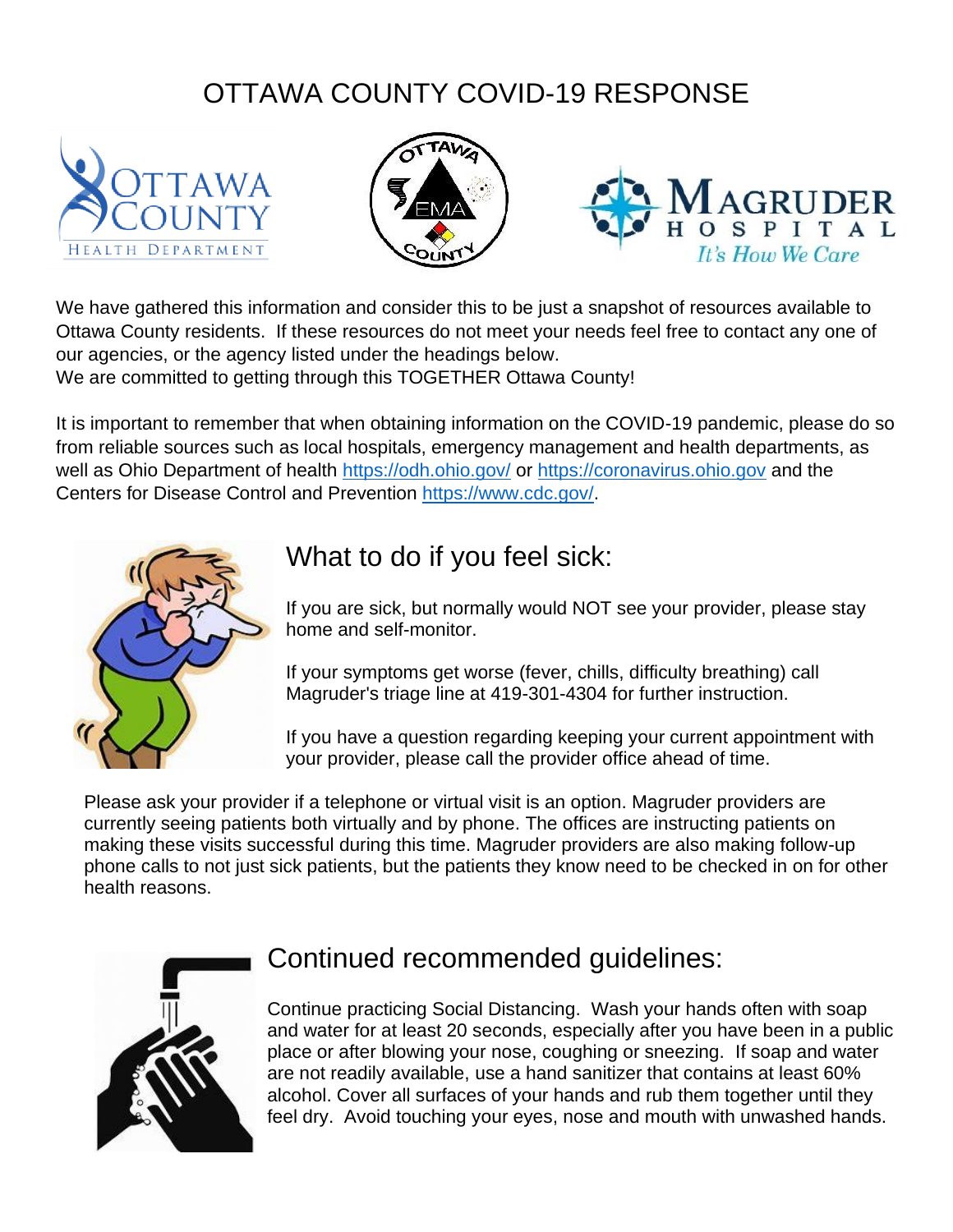

# AWA Ottawa County Health Department

#### [http://ottawahealth.org](http://ottawahealth.org/)

Click on the above link for an updated dashboard on cases in Ottawa County, and informational fliers related to our area's response to COVID-19.



# Ottawa County Emergency Management

 <https://www.co.ottawa.oh.us/index.php/covid-19-2/> Click on the above link for useful links including links to Local and State organizations, FAQ, and archive of local press releases.



# Magruder Hospital

Magruder Hospital has launched a COVID-19 website specific to current hospital operations, education and prevention, and other national and state resources:

<https://www.magruderhospital.com/covid-19-information>

- At this time no visitors are permitted and the Fulton Street Café is closed.
- The only entrances to the hospital are the Outpatient Entrance, open M F 7am to 2pm, and the Emergency Room open 24/7.
- All outpatient lab work is being registered and drawn at 730 Jefferson Street in Port Clinton.
- A separate Respiratory Care Unit has been set up in a building next to the hospital's ER and there is a staffed triage line 419-301-4304 accessible by the public.
- The Physical Therapy Department has been made into a patient care area for any potential surge related to COVID 19.
- Magruder Hospital along with Fisher-Titus in Norwalk, Bellevue Hospital and Firelands Regional Medical Center in Sandusky, have been in a state of readiness even before the pandemic started, implementing screening measures and precautions in order to be ready to serve and protect our communities. The facilities are all in 24/7 Incident Command and remain in close contact with one another. Governor DeWine recently talked about how hospitals must work together – it's the only way we can get through this approaching peak. That is exactly what the North Coast Healthcare Collaborative has been doing because we know, together we are stronger. How we as a region are coming together to deal with this crisis bodes well for how we will come out of it.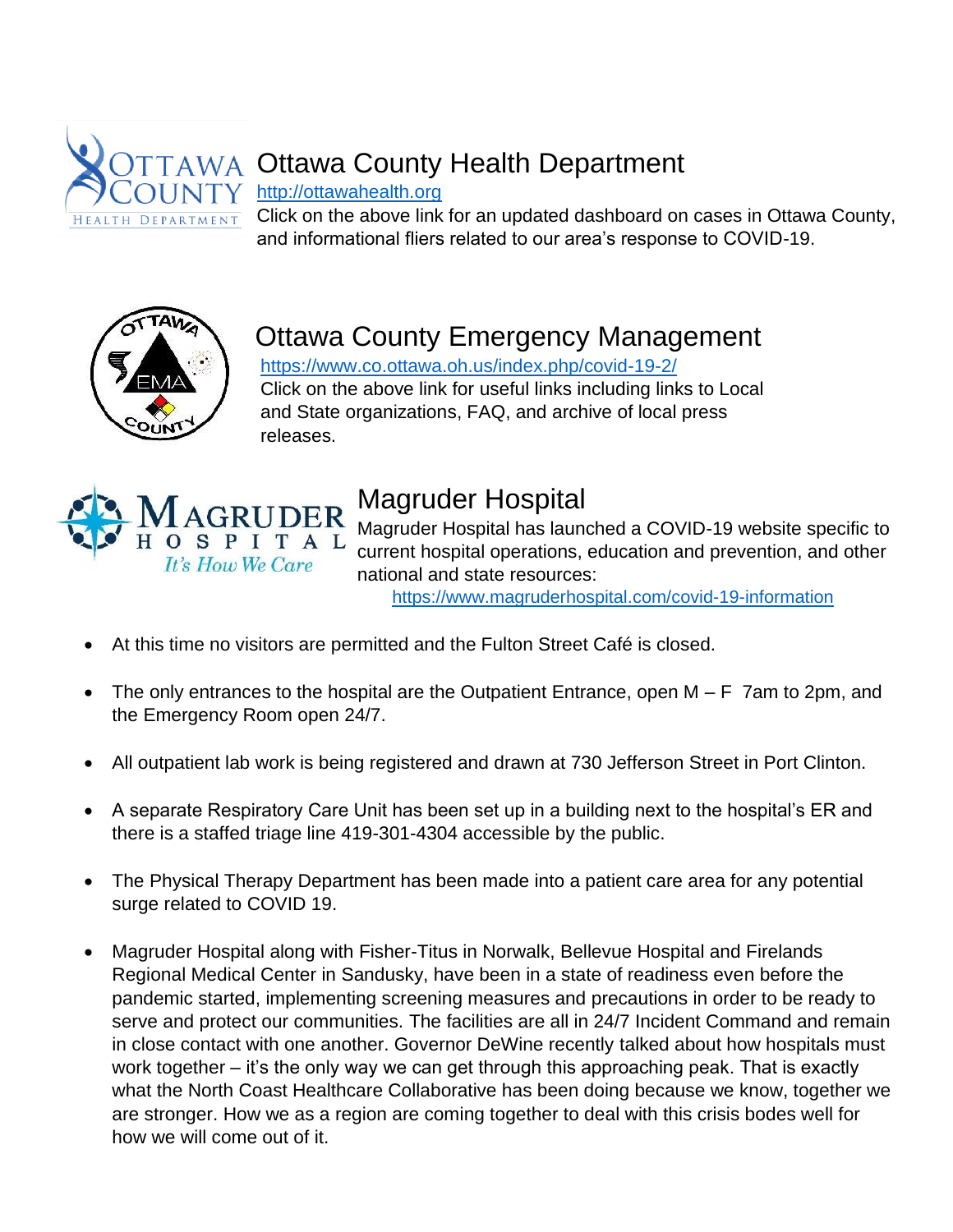

# Ottawa County Department of Job & Family Services

Ottawa County Dept. of Job & Family Services is offering one-time emergency assistance payments of \$200 per household resident. Eligible Households must have experienced a loss of income due to COVID-19 and be under 200% of the federal poverty guidelines (\$4367 / month for a family of four). Go to OttawaCountyJFS.org [\(http://OttawaCountyJFS.org\)](http://ottawacountyjfs.org/) to apply to learn more.



This is a difficult time for many reasons. Protecting children should not be one of them. Mandatory reporters of child abuse - such as teachers, coaches, child care providers, school counselors and school nurses, are not in their usual posts. Since our stay at home order started on March 22nd, we've seen about half as many reports of child abuse and neglect. That's not because it's not happening. That means the rest of us need to step up and check in on the children we know and love. So, if you suspect abuse or neglect, please call 855-OH-CHILD.



### Unemployment Benefits

If you have been laid-off or your hours have been reduced, it is likely your first step should be filing for unemployment benefits. Recent federal legislation has increased this support by \$600 / week. Unemployment claims are at record levels so it is recommended that you use the web portal or phone line after hours to achieve the best results. You may file at [http://Unemployment.Ohio.Gov](http://unemployment.ohio.gov/) or call 1-877-644-6562.



[This Photo](http://www.lifeinthepitts.com/2010_04_01_archive.html) by Unknown Author is

#### Veteran Services

Are you a veteran or dependent of a veteran facing financial hardship? The Ottawa County Veterans Service provides temporary financial assistance to eligible veterans and their dependents who are facing hardship for basic living expenses, such as but not limited to: rent, mortgage, utilities, food, clothing, personal hygiene. Call for additional details or to determine eligibility 419-898-2089. <https://www.co.ottawa.oh.us/index.php/veterans-services/>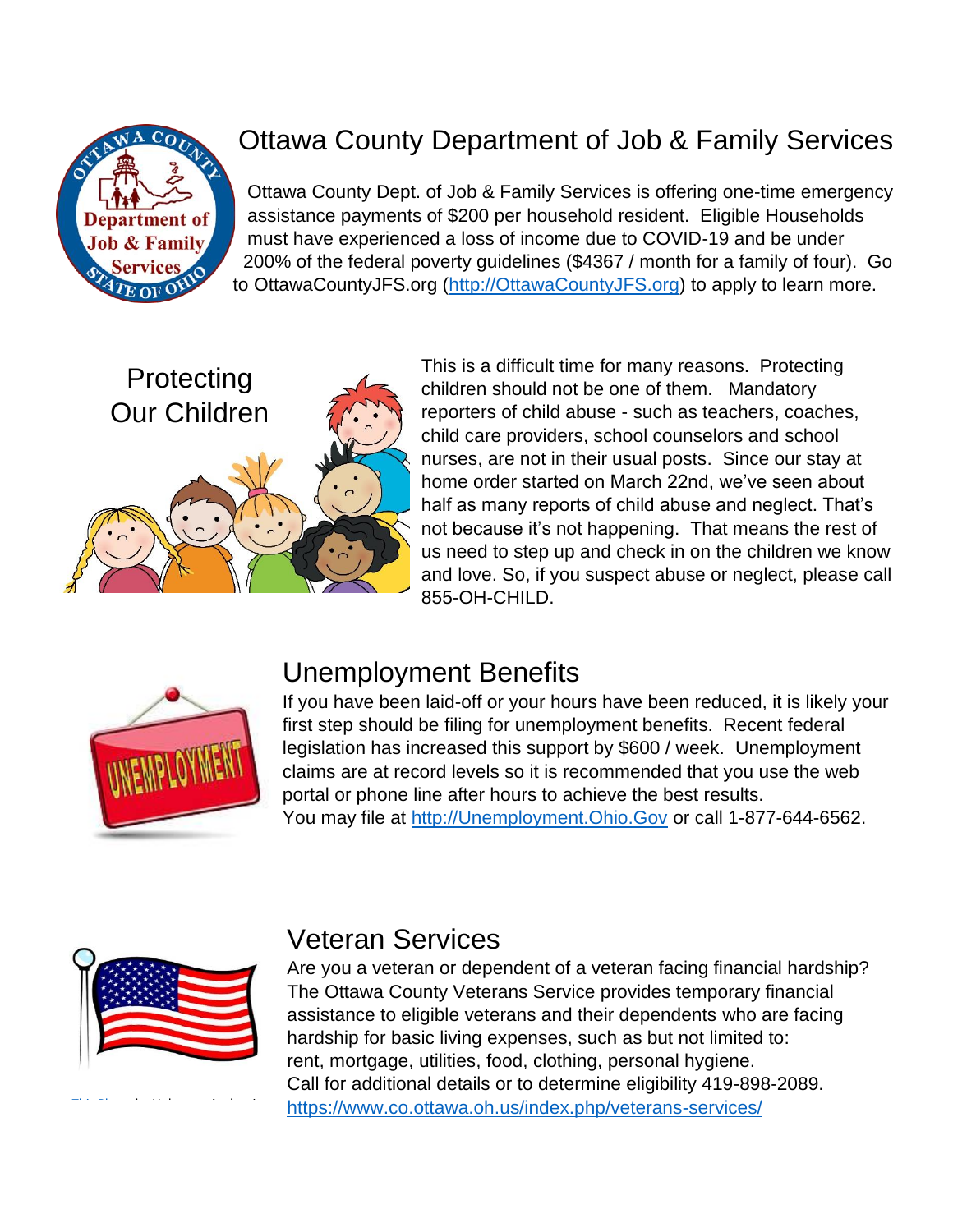

#### **Utilities**

Most municipalities, as well as many other utility providers, are eliminating shut-offs for non-payment and have begun offering flexibility on payments. **This does not eliminate a bill;** rather, it allows you financial flexibility if needed during the state of emergency.

Contact your municipality or utility provider to work out a payment structure that works best for you.

#### **Please remember that while you will not be shut off for non-payment, it is critical that you contact your utility provider to make plans for payment of your bill:**

- City of Port Clinton 419-734-5522 Option 3
- Village of Oak Harbor 419-898-5561
- Village of Marblehead 419-798-4074
- Village of Elmore 419-862-3089 or 419-862-3454
- Village of Put-in-Bay 419-285-8545
- $\bullet$  Village of Genoa 419-855-7791
- Ottawa County Regional Water Customers 419-734-6725



### Food Assistance

A wide variety of food assistance is available throughout Ottawa County, including food delivery, food pantries and informal assistance. Bistro 163 Meal Pick-Up in Bistro 163 parking lot in Port Clinton Wednesday – Saturday from 4-6 p.m. Delivery is also available, especially to senior citizens needing assistance. Anyone needing food assistance may call the Salvation Army at 419-732-2769 for information.

A complete Food Resource Summary is listed at the following link: <https://www.thebeacon.net/under-con/>



## School Meals Assistance

Many school districts are offering free meal pick up service for school-aged children. Please call your local school board office for details:

- Port Clinton City School District: 419-732-2102
- Benton-Carroll-Salem Schools: 419-898-6219
- Danbury Schools: 419-798-5185
- Genoa Area Schools: 419-855-7741
- Woodmore Schools: 419-862-1070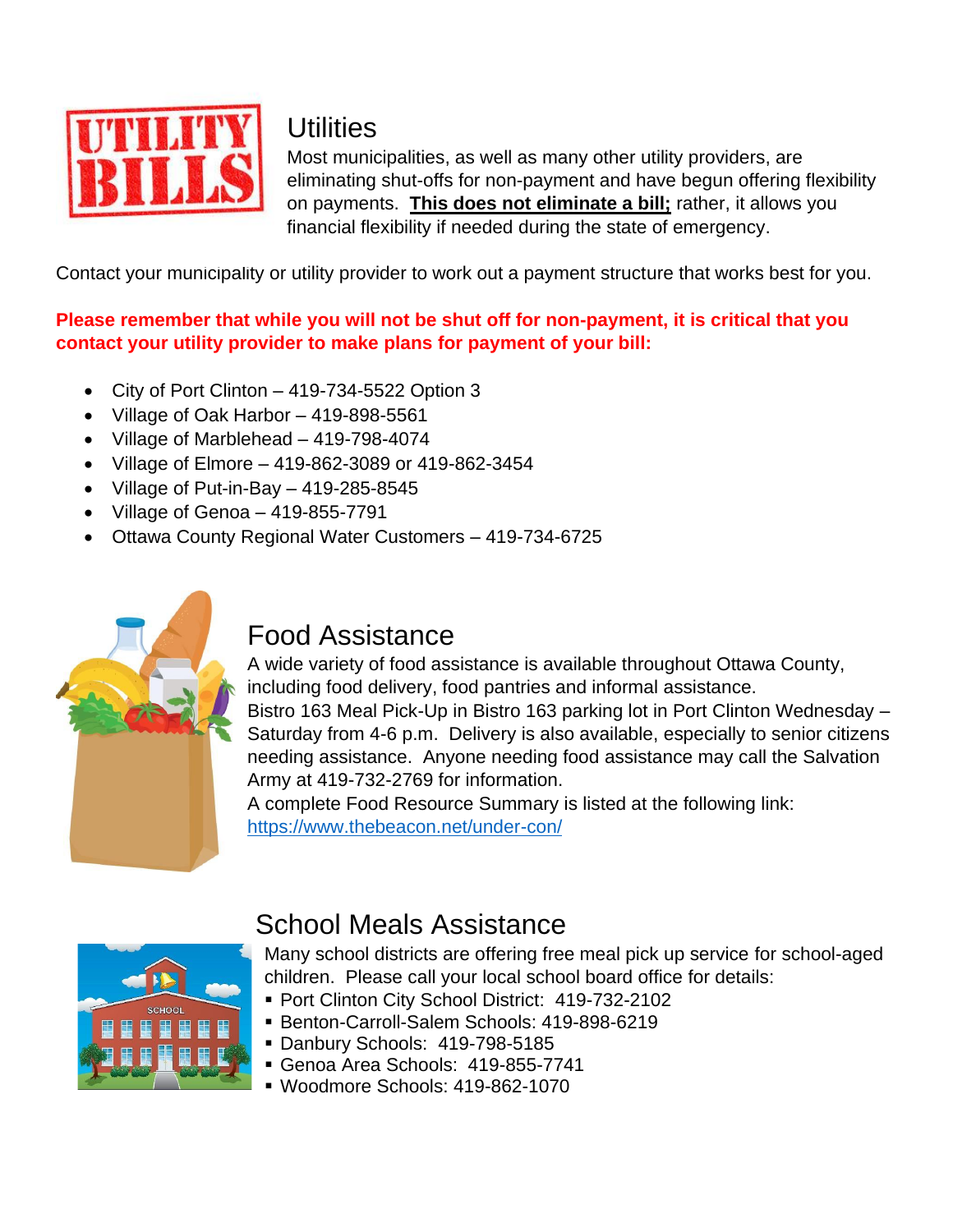

# Ottawa County Senior Resources

[http://www.co.ottawa.oh.us](http://www.co.ottawa.oh.us/) Click on Senior Resources button left-hand side of the page. Phone 419-898-6459. All senior centers are closed until further notice. Meals are offered through our "Grab and Go" program. **You must RSVP to your closest center by 10 a.m. one day prior to pick up.**

- Genoa 419-855-4491
- Elmore 419-862-3874
- Oak Harbor 419-898-2800
- Port Clinton 419-734-1418
- Danbury 419-798-4101
- Put-in-Bay 419-285-5501

Our Home Delivered Meal program will continue to operate as scheduled. Due to the need to keep our seniors safe, we ask that seniors prepare a place just inside their doorway or entrance where the home delivered meal may be placed. Meal Delivery Drivers will practice social distancing guidelines and will continue to monitor the well-being of recipients via visualization or verbal communication through the door.



#### Salvation Army

The Salvation Army is offering rent and utility assistance for those facing eviction or shut-off. Call 419-732-2769 to find out more information or to determine your eligibility.



## Small Business Assistance

[https://www.sba.gov](https://www.sba.gov/)

Small business guidance on the SBA's Economic Injury Disaster Loan (EIDL), the Paycheck Protection Program and other available resources. Businesses are encouraged to contact their local lender or certified SBA lender for assistance.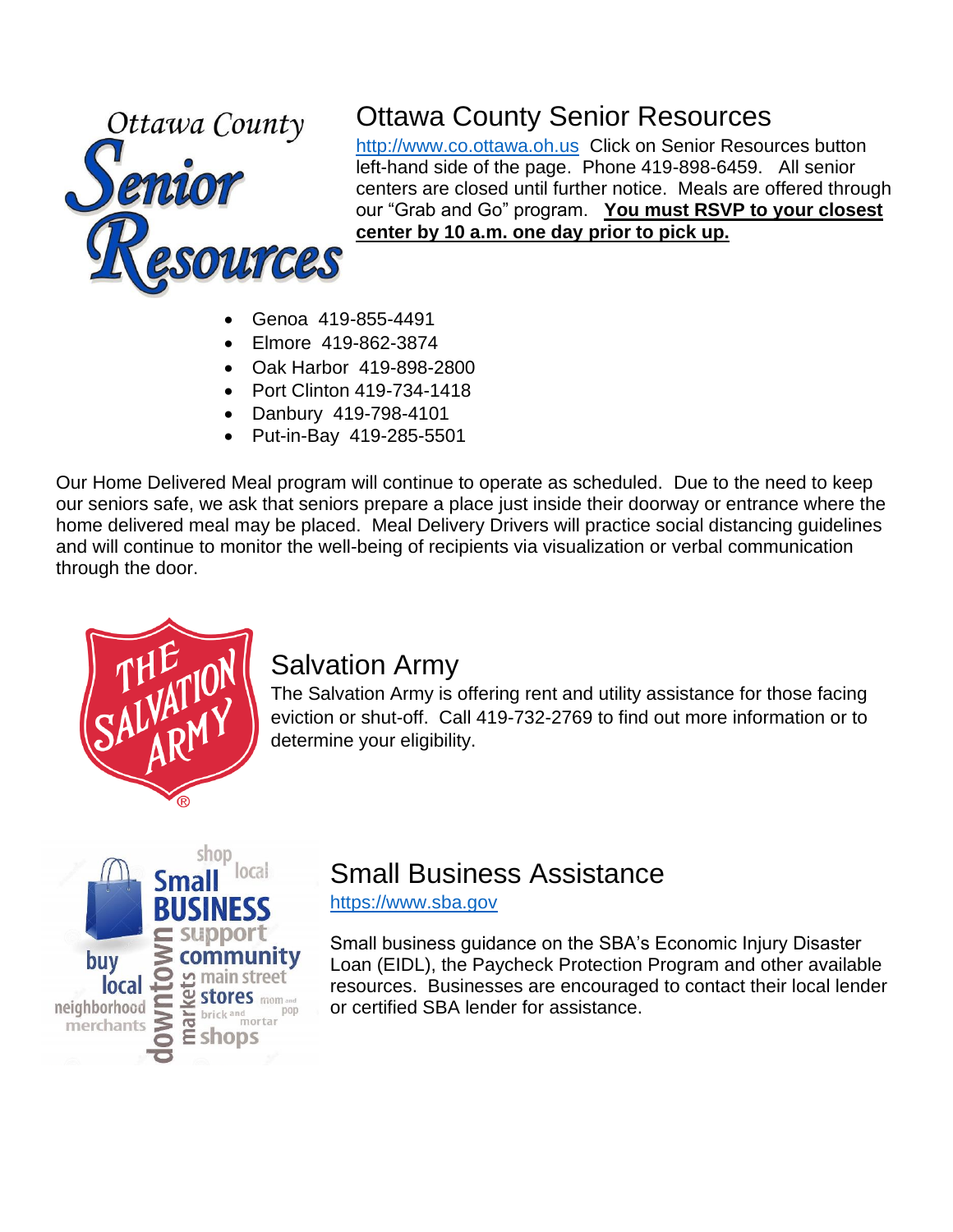

# Ottawa County Improvement Corp.

OCIC has developed an interactive COVID-19 Resource packet for quick and easy access to local, state and federal resources and programs. Go to <https://ocic.biz/>coronavirus/ to view these resources.



# Employment Opportunities

A new employment website specifically geared toward matching essential businesses with job seekers who are willing and able to work as an essential employee. Businesses and job seekers may visit [https://Coronavirus.ohio.gov/JobSearch](https://coronavirus.ohio.gov/JobSearch) to post and search for jobs.



# Ottawa County

A proud partner of the American Job Center network

# Ohio Means Jobs

Ottawa County is available to assist individuals find employment, create resumes, prepare for interviews and more. Job seekers may access

<https://ohiomeansjobs-ottawacounty.com/index.php/coronavirus-notice/> to conduct job searches. For help, call 419-707-8635 or email [ASKOMJ@ocic.biz.](mailto:ASKOMJ@ocic.biz)





## Mental Health Recovery Board of Erie and Ottawa County https://www.mhrbeo.org/

Office Phone: 419-627-1908

COVID-19 has many people feeling distressed. This is very normal in times of crisis. You can manage these feelings and try to keep yourself healthy by taking some simple steps. Bayshore Counseling and Firelands Counseling are open and clients may select to call-in versus face-to-face meeting if they wish.

**24/7 Assistance Crisis Hotline 1-800-826-1306 Crisis Text Line – Text: 4hope to 741741 NEW - First Responder Help Line - 419-557-5835**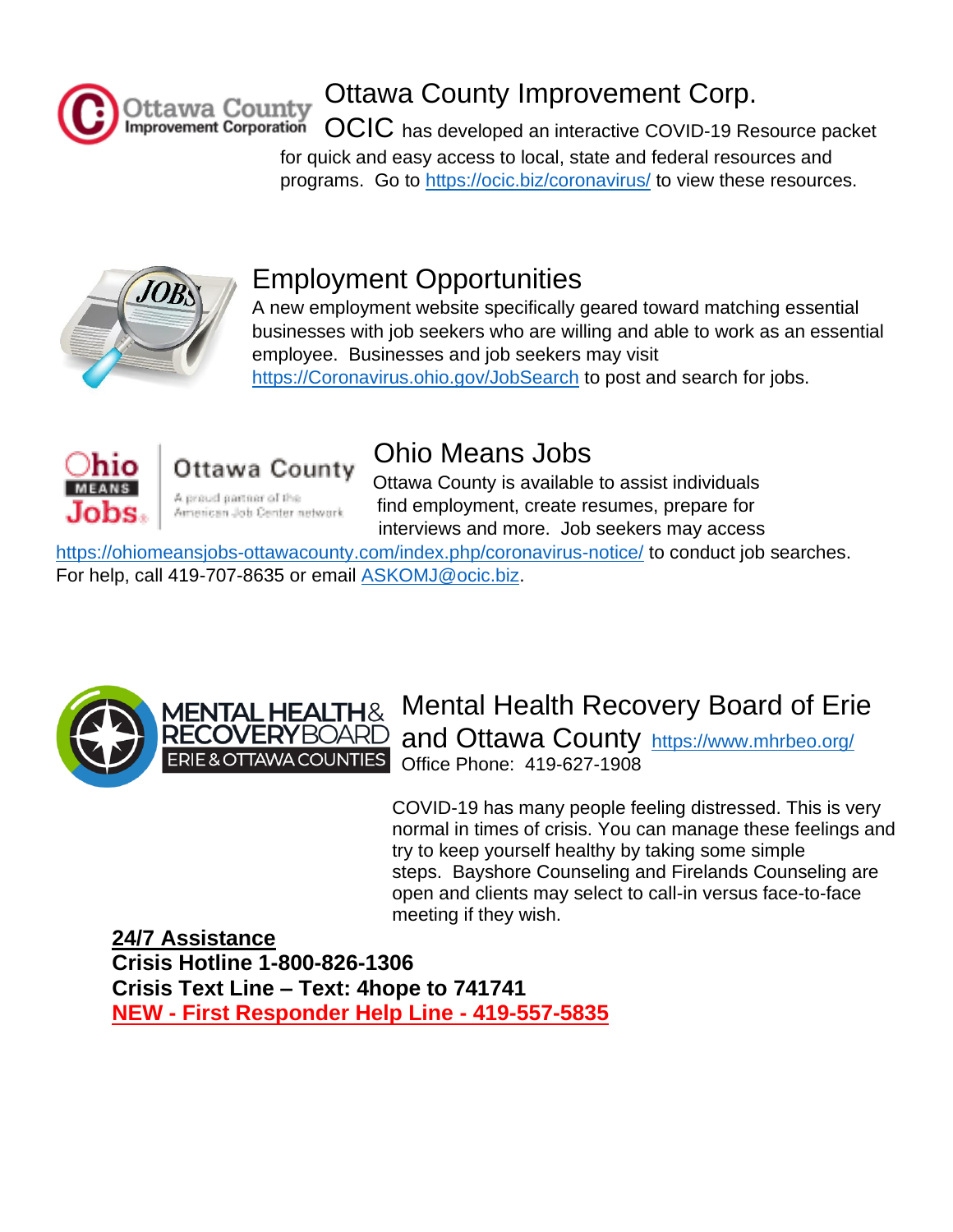

# Voting in Ottawa County

Primary election is postponed until Tuesday April 28, 2020 and you can only vote by absentee ballot. There will be no in-person voting. You may go to the website: [https://voteohio.gov](https://voteohio.gov/) to request an absentee ballot or contact the Ottawa County Board of Elections at 419-898-3071



#### **Absentee ballot applications may be picked up at the service desks of three local grocery stores –**

- Community IGA in Oak Harbor
- Bassett's Market in Port Clinton
- Miller's Market in Genoa

The application may then be mailed to Ottawa County Board of Elections 8444 W. SR 163 Oak Harbor, OH 43449

You may also place in BOE drop-box outside the door.

**You can also now create your own absentee ballot request and mail it to local Board of Elections.**



**PLEASE REMEMBER: All absentee ballots MUST BE postmarked no later than Monday April 27, 2020.**

#### **Create your own vote-by-mail request!**

#### 1. List your:

- Full name
- Date of birth
- Full registration address including county
- Address where ballot should be mailed
- if different from your registration address One of the these: Ohio driver's license number,
- last four of your Social Security Number or include a copy of an acceptable form of ID
- Phone number (optional, but suggested)  $\mathbf{r}$
- · Email address (optional, but suggested)
- 2. Write: "I'm a qualified elector and I'm requesting an absentee ballot for the 3/17/2020 Ohio primary"
- 3. Specify if you want:
	- · a Democratic, Republican, Libertarian or Issues only ballot (choose only one)
- 4. Sign and Date with today's date

**Frank LaRose** Ohio Secretary of State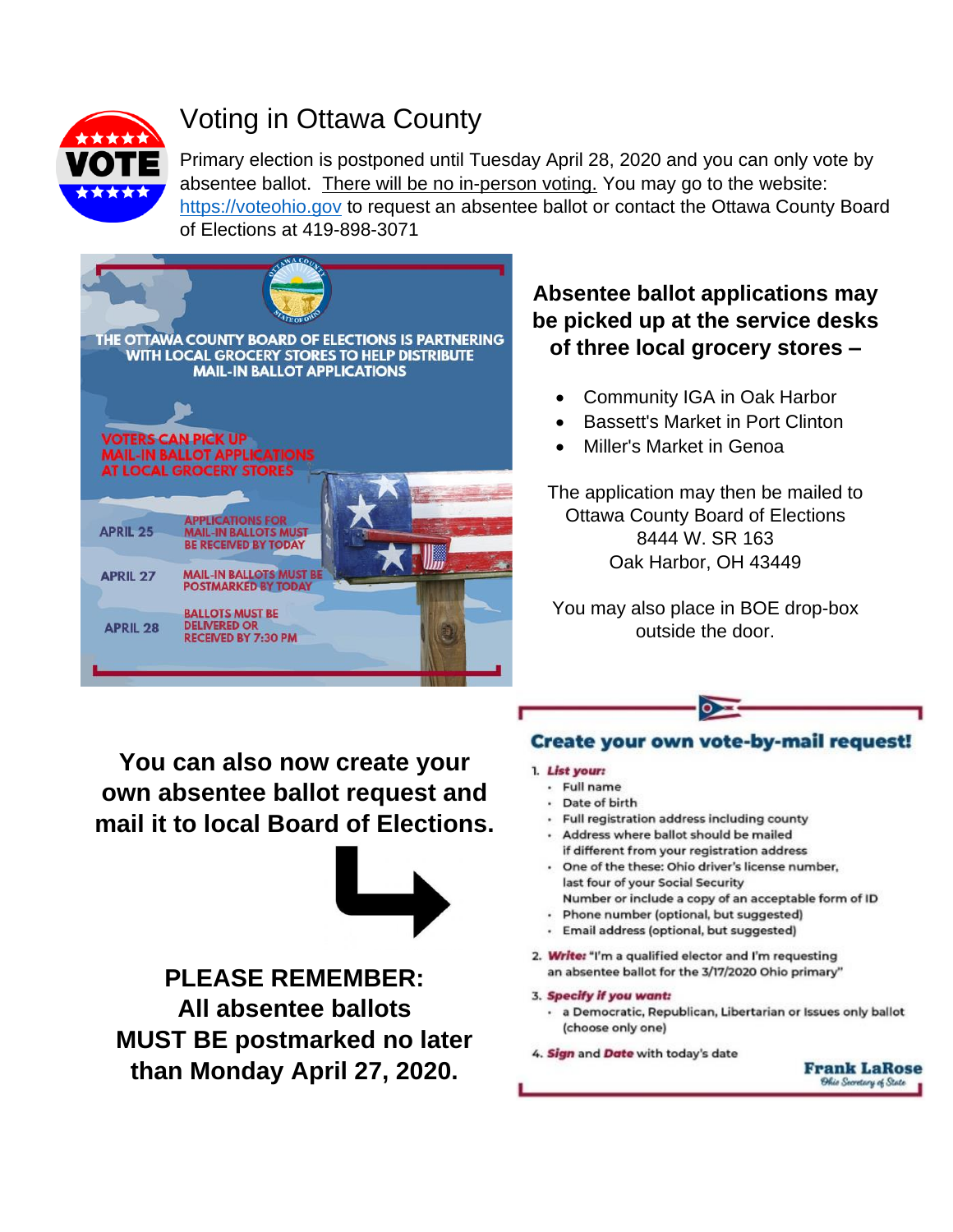

### 2020 Census

The 2020 Census results help determine how billions of dollars in federal funding flow into states and communities each year. **You can still respond!** April 1<sup>st</sup> is a reference date not a deadline to respond to the census, and **YOUR RESPONSE MATTERS!** The census can shape many different aspects of our community.

If you have not already done so, please go to [https://2020census.gov](https://2020census.gov/) and complete your survey.



#### Scams

Bad news can become even worse news for people suffering through the explosion of the coronavirus pandemic. Scammers are always eager to use a new tactic to rob people of their money, whether it's tricking them into making a donation, downloading a virus or stealing personal information.

You won't be asked to give money or any personal information to

receive your government stimulus check. For information regarding government stimulus checks, and updates on scam information visit the Federal Trade Commission website at [https://www.ftc.gov](https://www.ftc.gov/)

Follow these simple tips to avoid being scammed:

- Hang up on robocalls. Don't press any numbers, simply hang up.
- NEVER click on links, open emails or respond to text messages from sources you don't know.
- Ignore online offers for vaccinations. There currently are no vaccines, pills, potions, lotions, lozenges or other prescription or over-the-counter products available online or in stores that has the best chance of treating or curing coronavirus, there is no simple answer.
- Do your homework when it comes to donations, whether through charities or crowdfunding sites. Don't let anyone rush you into making a donation. If someone wants donations in cash, by gift card, or by wiring money, do not do it.

### **Ottawa County Community Foundation**

### Ottawa Co. Community Foundation Initiates **Rapid Response Effort**

**Doing Good. Forever** 

The Ottawa County Community Foundation has created a Rapid Response account. This OCCF Rapid Response effort will help support immediate needs of non-profits in Ottawa County as they strive to fill the basic needs of economically vulnerable populations caused by closure and cancellations related to COVID-19. We welcome donations of any amount and all contributions qualify as charitable deductions. Those who wish to make contributions may do so either online or by printing off a donation form and mailing in with your check at the following website: [http://www.ottawaccf.org/.](http://www.ottawaccf.org/) For non-profit organizations that serve Ottawa County residents and who are incurring additional expenses during this crisis, you may also download the guidelines and information about this funding opportunity.